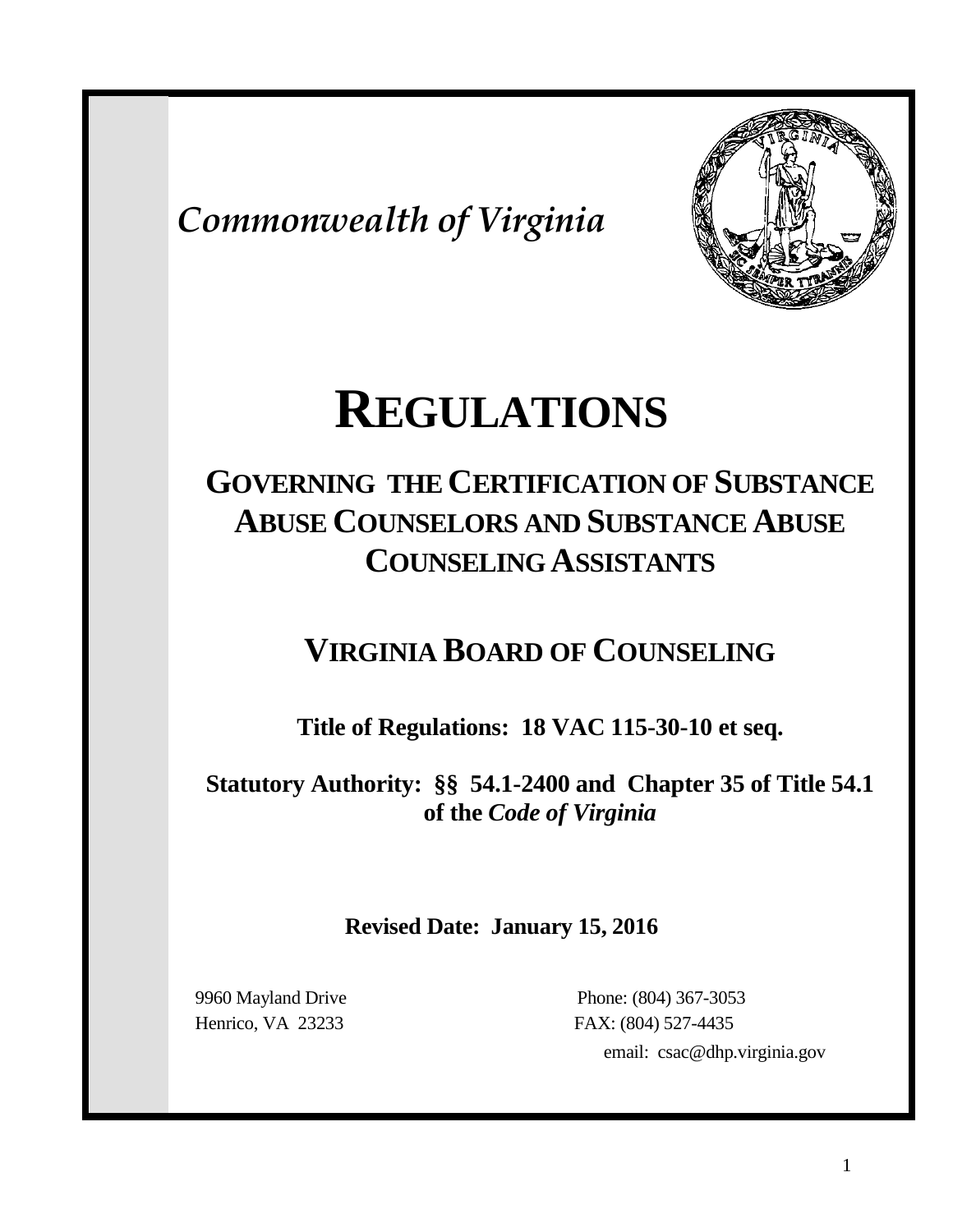<span id="page-1-0"></span>

| 18VAC115-30-40. Prerequisites for certification by examination for substance abuse                                                                               |  |
|------------------------------------------------------------------------------------------------------------------------------------------------------------------|--|
|                                                                                                                                                                  |  |
| 18VAC115-30-45. Prerequisites for certification by endorsement for substance abuse                                                                               |  |
|                                                                                                                                                                  |  |
| 18VAC115-30-50. Educational requirements for substance abuse counselors.  6                                                                                      |  |
| 18VAC115-30-60. Experience requirements for substance abuse counselors.  8<br>18VAC115-30-61. Prerequisites for certification by examination for substance abuse |  |
|                                                                                                                                                                  |  |
| 18VAC115-30-62. Educational requirements for substance abuse counseling                                                                                          |  |
|                                                                                                                                                                  |  |
|                                                                                                                                                                  |  |
|                                                                                                                                                                  |  |
| 18VAC115-30-90. General examination requirements for substance abuse                                                                                             |  |
|                                                                                                                                                                  |  |
|                                                                                                                                                                  |  |
|                                                                                                                                                                  |  |
|                                                                                                                                                                  |  |
|                                                                                                                                                                  |  |
|                                                                                                                                                                  |  |
|                                                                                                                                                                  |  |
|                                                                                                                                                                  |  |
|                                                                                                                                                                  |  |
| 18VAC115-30-150. Grounds for revocation, suspension, restriction or denial of                                                                                    |  |
|                                                                                                                                                                  |  |
|                                                                                                                                                                  |  |

# **TABLE OF CONTENTS**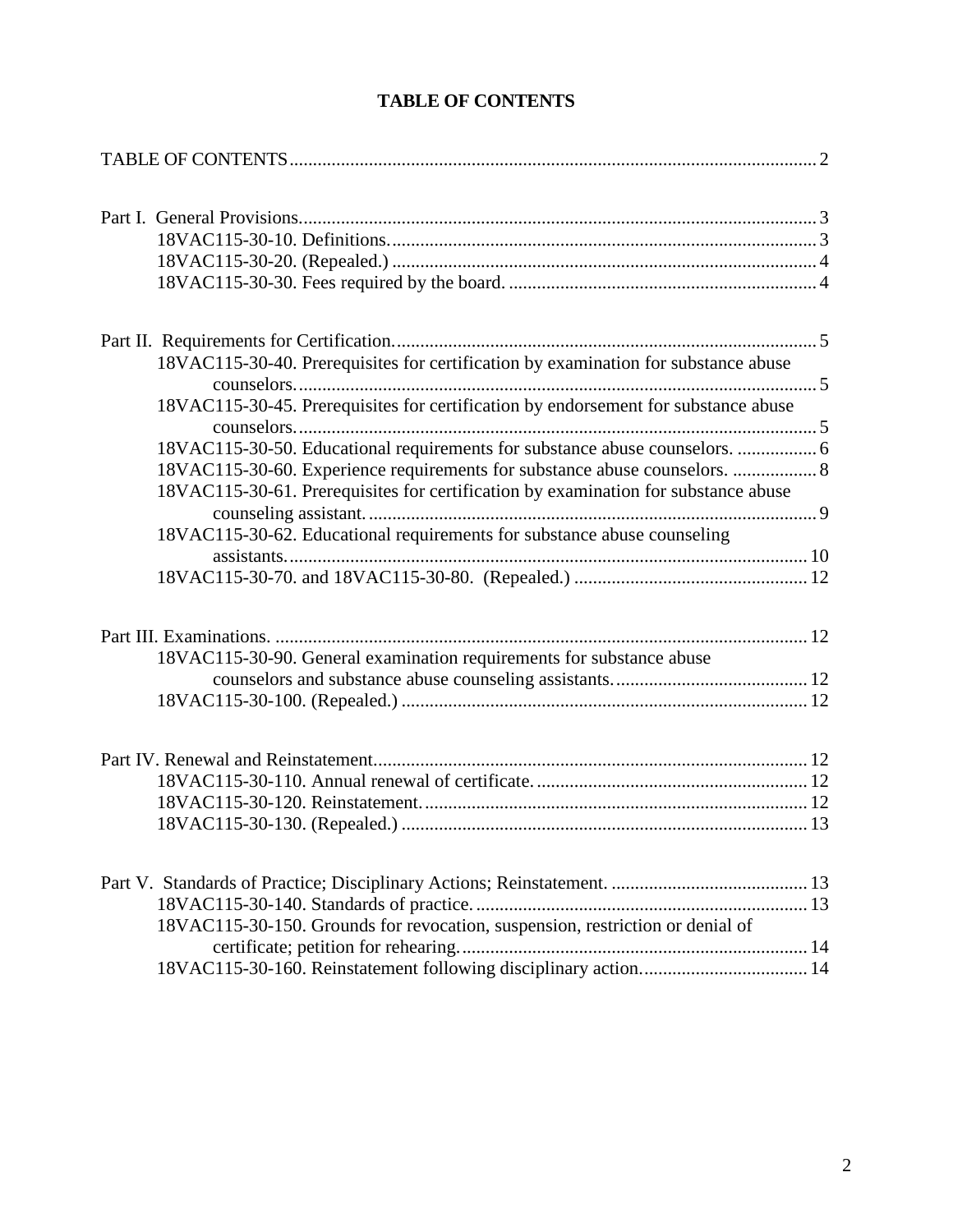# **Part I. General Provisions.**

#### <span id="page-2-1"></span><span id="page-2-0"></span>**18VAC115-30-10. Definitions.**

A. The following words and terms when used in this chapter shall have the meaning ascribed to them in §54.1-3500 of the Code of Virginia:

"Board"

"Certified substance abuse counselor"

"Certified substance abuse counseling assistant"

"Practice of substance abuse treatment"

"Substance abuse" and "substance dependence"

"Substance abuse treatment"

B. The following words and terms when used in this chapter shall have the following meanings unless the context clearly indicates otherwise:

"Applicant" means an individual who has submitted a completed application with documentation and the appropriate fees to be examined for certification as a substance abuse counselor or substance abuse counseling assistant.

"Candidate" means a person who has been approved to take the examinations for certification as a substance abuse counselor or substance abuse counseling assistant.

"Clinical supervision" means the ongoing process performed by a clinical supervisor who monitors the performance of the person supervised and provides regular, documented face-to-face consultation, guidance and education with respect to the clinical skills and competencies of the person supervised.

"Clinical supervisor" means one who provides case-related supervision, consultation, education and guidance for the applicant. The supervisor must be credentialed as defined in 18VAC115-30-60 C.

"Competency area" means an area in which a person possesses knowledge and skill and the ability to apply them in the clinical setting.

"Didactic" means teaching-learning methods which impart facts and information, usually in the form of one-way communication (includes directed readings and lectures).

"Endorsement" means the waiver of the examination requirement for certification as a substance abuse counselor for persons currently certified or licensed in another jurisdiction.

"Group supervision" means the process of clinical supervision of no more than six persons in a group setting provided by a qualified supervisor.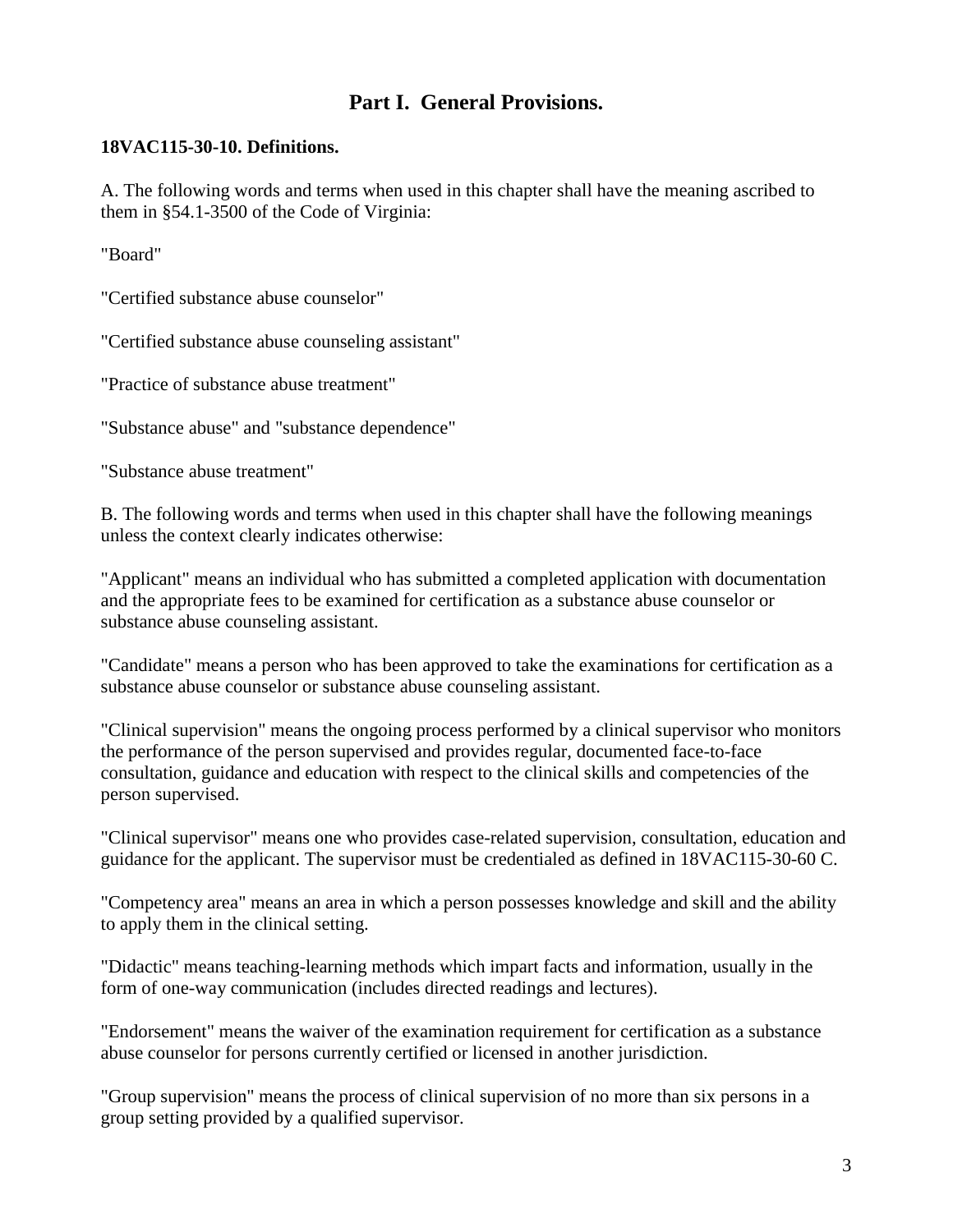"NAADAC" means the National Association of Alcoholism & Drug Abuse Counselors.

"Substance abuse counseling" means applying a counseling process, treatment strategies and rehabilitative services to help an individual to:

1. Understand his substance use, abuse or dependency; and

2. Change his drug-taking behavior so that it does not interfere with effective physical, psychological, social or vocational functioning.

# <span id="page-3-0"></span>**18VAC115-30-20. (Repealed.)**

# <span id="page-3-1"></span>**18VAC115-30-30. Fees required by the board.**

A. The board has established the following fees applicable to the certification of substance abuse counselors and substance abuse counseling assistants:

| Substance abuse counselor annual certification renewal                                                                         | \$55  |
|--------------------------------------------------------------------------------------------------------------------------------|-------|
| Substance abuse counseling assistant annual certification renewal                                                              | \$40  |
| Substance abuse counselor initial certification by examination: Application<br>processing and initial certification            | \$90  |
| Substance abuse counseling assistant initial certification by examination:<br>Application processing and initial certification | \$90  |
| Initial certification by endorsement of substance abuse counselors: Application<br>processing and initial certification        | \$90  |
| Registration of supervision                                                                                                    | \$50  |
| Add or change supervisor                                                                                                       | \$25  |
| Duplicate certificate                                                                                                          | \$5   |
| Late renewal                                                                                                                   | \$20  |
| Reinstatement of a lapsed certificate                                                                                          | \$100 |
| Replacement of or additional wall certificate                                                                                  | \$15  |
| Returned check                                                                                                                 | \$35  |
| Reinstatement following revocation or suspension                                                                               | \$500 |

B. All fees are nonrefundable.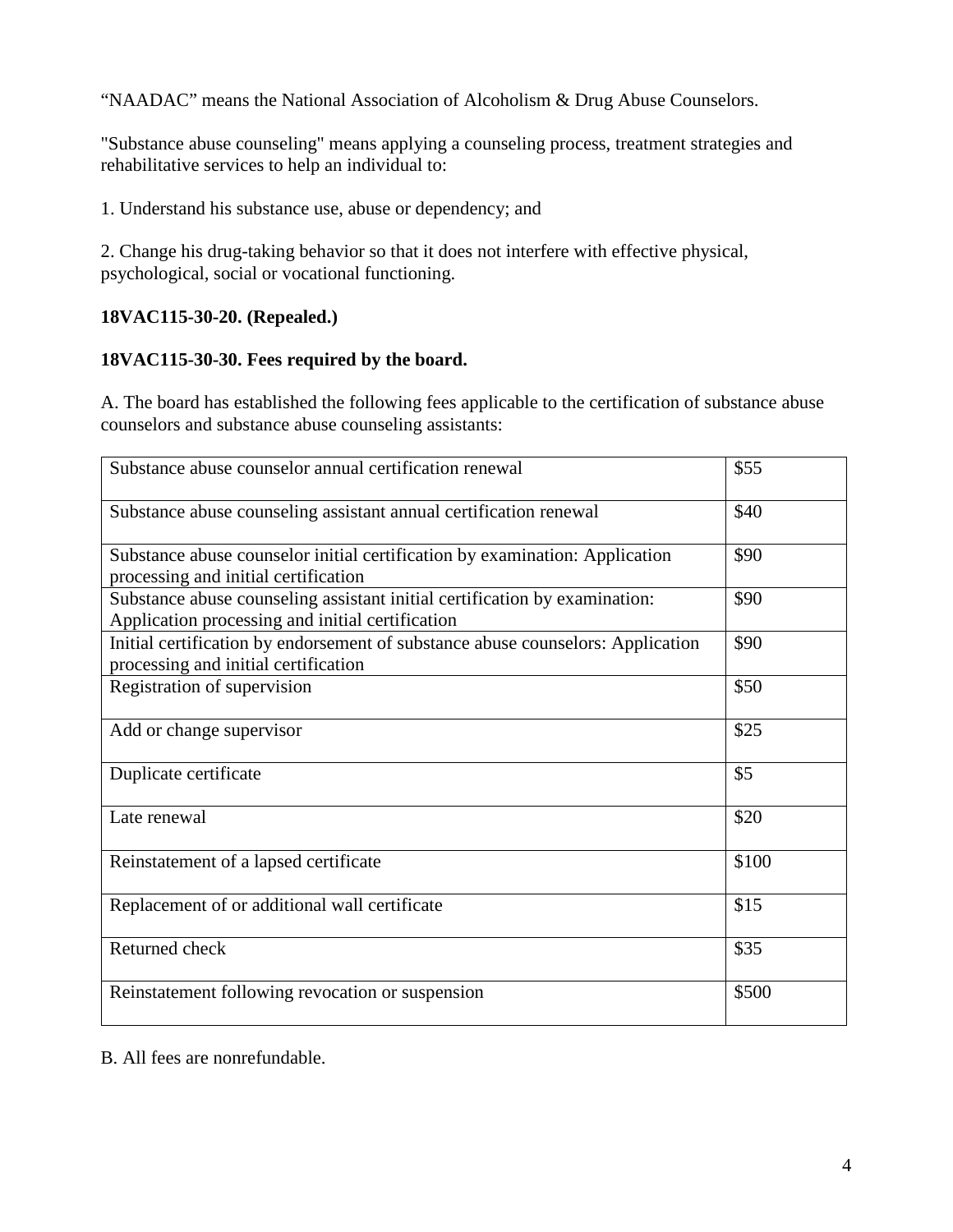# **Part II. Requirements for Certification.**

#### <span id="page-4-1"></span><span id="page-4-0"></span>**18VAC115-30-40. Prerequisites for certification by examination for substance abuse counselors.**

A. A candidate for certification as a substance abuse counselor shall meet all the requirements of this section and shall pass the examination prescribed in 18VAC115-30-90.

B. Every applicant for examination for certification by the board shall:

1. Meet the educational and experience requirements prescribed in 18VAC115-30-50 and 18VAC115-30-60;

2. Submit the following to the board:

a. A completed application form;

b. Official transcript documenting attainment of a bachelor's degree;

c. Official transcripts or certificates verifying completion of the didactic training requirement set forth in subsection B of 18VAC115-30-50;

d. Verification of supervisor's education and experience as required under 18VAC115-30-60;

e. Verification of supervision forms documenting fulfillment of the experience requirements of 18VAC115-30-60;

f. Documentation of any other health or mental health license or certificate ever held in another jurisdiction;

g. A current report from the U.S. Department of Health and Human Services National Practitioner Data Bank (NPDB); and

h. The application processing and initial certification fee.

#### <span id="page-4-2"></span>**18VAC115-30-45. Prerequisites for certification by endorsement for substance abuse counselors.**

Every applicant for certification by endorsement shall submit:

1. A completed application;

2. The application processing fee;

3. Verification of all health or mental health licenses or certificates ever held in any other jurisdiction. In order to qualify for endorsement, the applicant shall have no unresolved action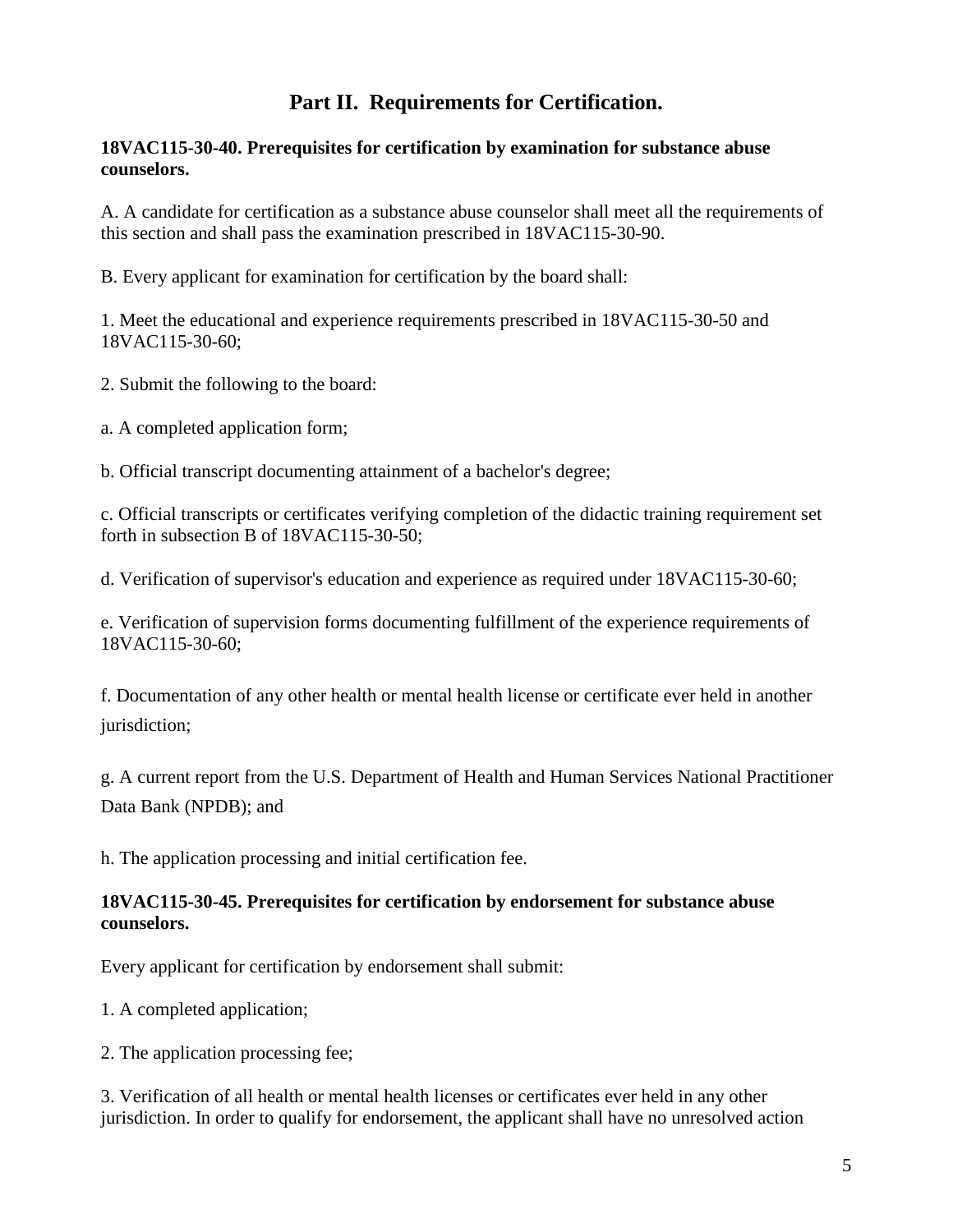against a license or certificate. The board will consider history of disciplinary action on a case-bycase basis. The board will also determine whether any or all other professional licenses or certificates held in another jurisdiction are substantially equivalent to those sought in Virginia;

4. A current report from the U.S. Department of Health and Human Services National Practitioner Data Bank (NPDB);

5. Affidavit of having read and understood the regulations and laws governing the practice of substance abuse counseling in Virginia; and

6. Further documentation of one of the following:

a. Licensure or certification as a substance abuse counselor in another jurisdiction in good standing obtained by standards substantially equivalent to the education and experience requirements set forth in this chapter as verified by a certified copy of the original application submitted directly from the out-of-state licensing agency, or a copy of the regulations in effect at the time of initial licensure or certification and verification of a passing score on a licensure examination in the jurisdiction in which licensure or certification was obtained, and that is deemed substantially equivalent by the board; or

b. Verification of a current certification in good standing issued by NAADAC or other boardrecognized national certification in substance abuse counseling obtained by educational and experience standards substantially equivalent to those set forth in this chapter.

### <span id="page-5-0"></span>**18VAC115-30-50. Educational requirements for substance abuse counselors.**

A. An applicant for examination for certification as a substance abuse counselor shall:

1. Have a bachelor's degree; and

2. Have completed 400 clock hours of substance abuse education from one of the following programs:

a. An accredited university or college; or

b. Seminars and workshops that meet the requirements of subsection B of this section and are offered or approved by one of the following:

- (1) The American Association of Marriage and Family Counselors and its state affiliates.
- (2) The American Association of Marriage and Family Therapists and its state affiliates.
- (3) The American Association of State Counseling Boards.
- (4) The American Counseling Association and its state and local affiliates.
- (5) The American Psychological Association and its state affiliates.
- (6) The Commission on Rehabilitation Counselor Certification.
- (7) NAADAC, The Association for Addiction Professionals and its state and local affiliates.
- (8) National Association of Social Workers.
- (9) National Board for Certified Counselors.
- (10) A national behavioral health organization or certification body.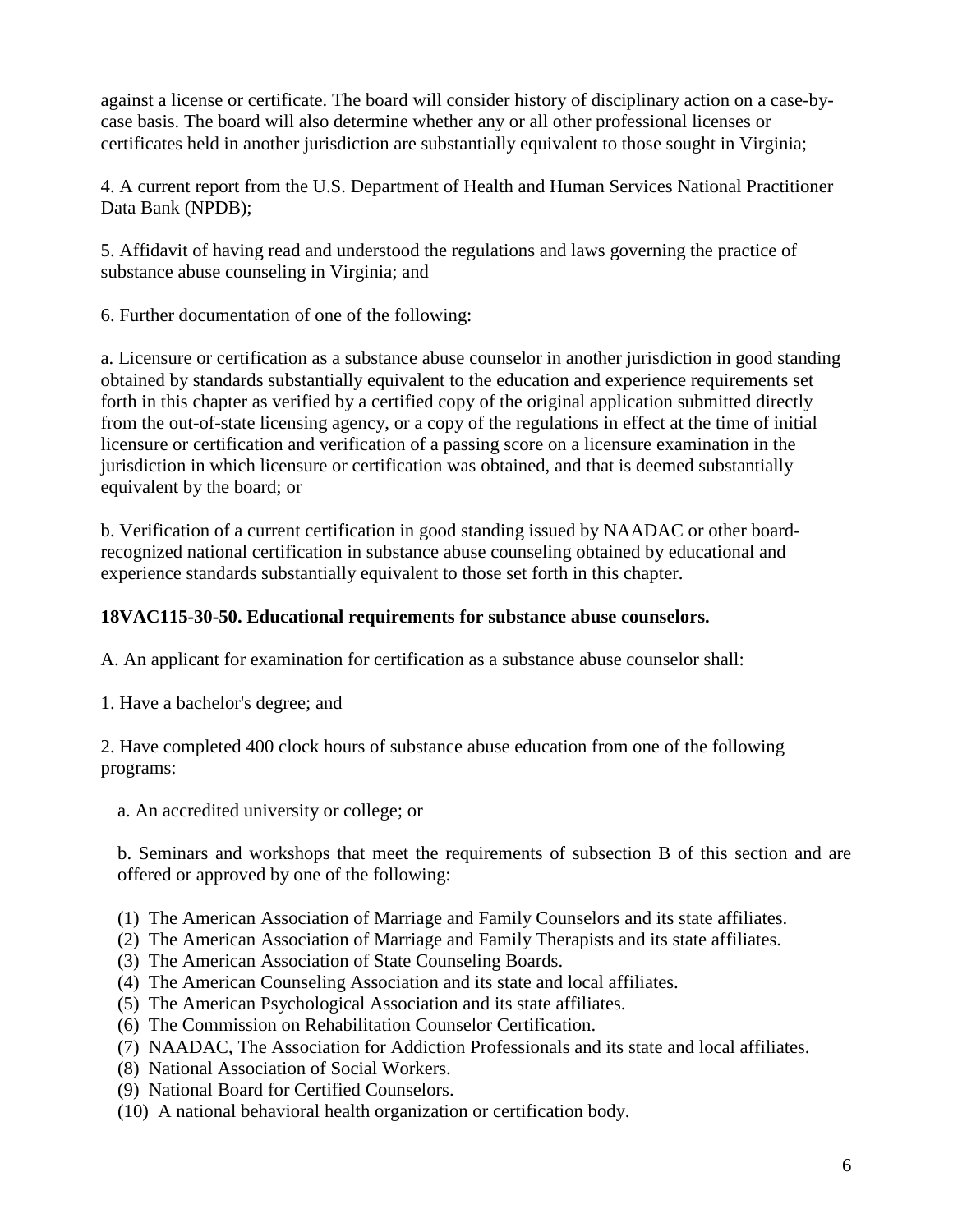(11) Individuals or organizations that have been approved as continuing competency sponsors by the American Association of State Counseling Boards or a counseling board in another state.

B. Substance abuse education.

1. The education will include 220 hours spent in receiving didactic training in substance abuse counseling. Each applicant shall have received a minimum of 10 clock hours in each of the following eight areas:

a. Understanding the dynamics of human behavior;

b. Signs and symptoms of substance abuse;

c. Treatment approaches;

d. Continuum of care and case management skills;

e. Recovery process and relapse prevention methods;

f. Ethics;

g. Professional identity in the provision of substance abuse services; and

h. Crisis intervention.

In addition, each applicant shall have at least 20 hours in each of the following two areas:

(i) Substance abuse counseling treatment planning and substance abuse research; and

(ii) Group counseling.

2. The education shall also consist of 180 hours of experience performing the following tasks with substance abuse clients:

a. Screening clients to determine eligibility and appropriateness for admission to a particular program;

b. Intake of clients by performing the administrative and initial assessment tasks necessary for admission to a program;

c. Orientation of new clients to program's rules, goals, procedures, services, costs and the rights of the client;

d. Assessment of client's strengths, weaknesses, problems, and needs for the development of a treatment plan;

e. Treatment planning with the client to identify and rank problems to be addressed, establish goals, and agree on treatment processes;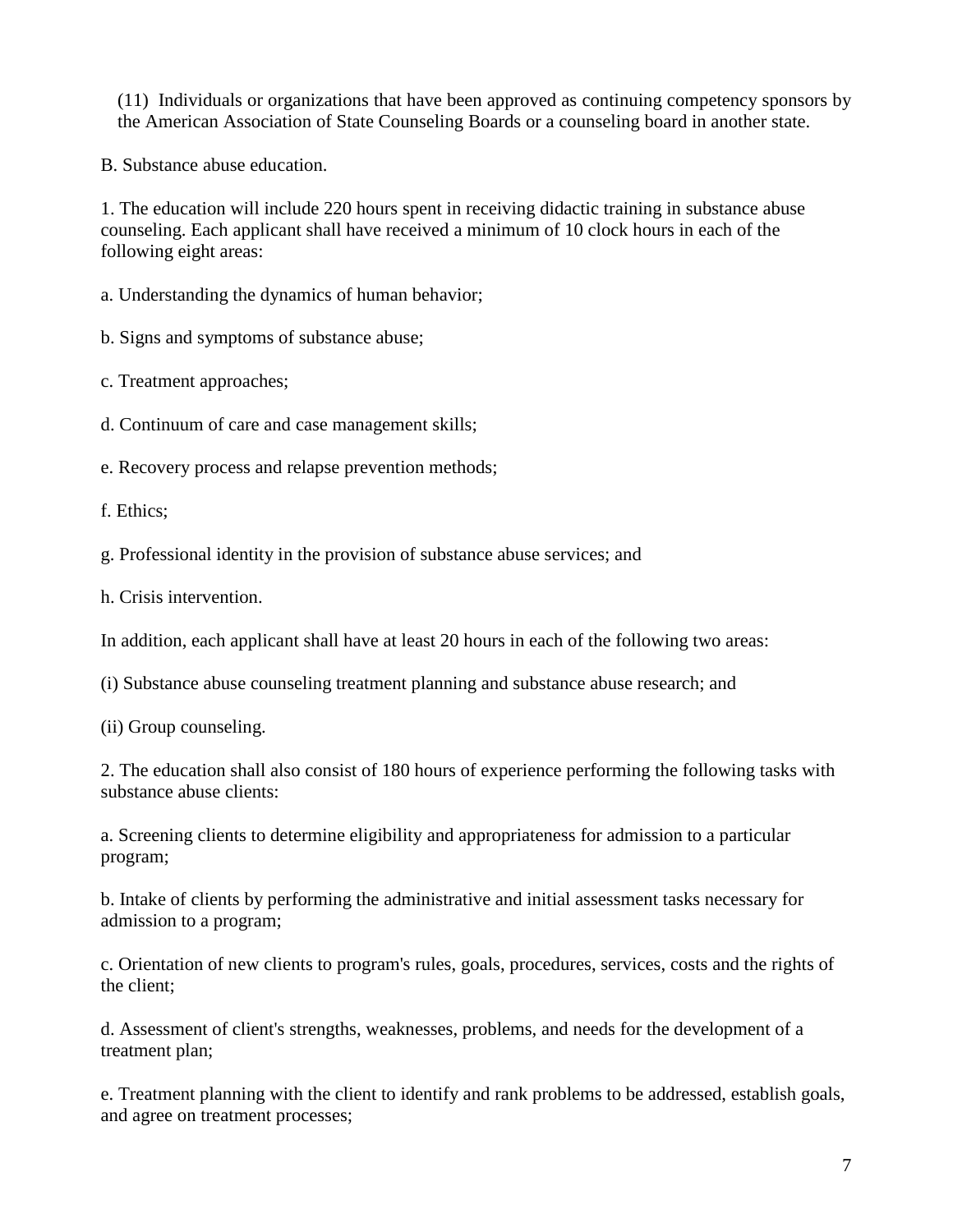f. Counseling the client utilizing specialized skills in both individual and group approaches to achieve treatment goals and objectives;

g. Case management activities which bring services, agencies, people and resources together in a planned framework of action to achieve established goals;

h. Crisis intervention responses to clients' needs during acute mental, emotional or physical distress;

i. Education of clients by providing information about drug abuse and available services and resources;

j. Referral of clients in order to meet identified needs unable to be met by the counselor and assisting the client in effectively utilizing those resources;

k. Reporting and charting information about client's assessment, treatment plan, progress, discharge summaries and other client-related data; and

l. Consultation with other professionals to assure comprehensive quality care for the client.

Each of these tasks shall be performed for at least eight hours under supervision and shall be verified as a part of the application by the supervisor.

C. Groups and classes attended as a part of a therapy or treatment program will not be accepted as any part of the educational experience.

#### <span id="page-7-0"></span>**18VAC115-30-60. Experience requirements for substance abuse counselors.**

A. Registration. Supervision obtained without prior board approval will not be accepted if it does not meet the requirements set forth in subsections B and C of this section. To register supervision for board approval prior to obtaining the supervised experience, an applicant shall submit in one package:

1. A supervisory contract;

2. Verification of the supervisor's education and experience as required under subsection C of this section; and

3. The registration fee.

B. Experience requirements.

1. An applicant for certification as a substance abuse counselor shall have had 2,000 hours of supervised experience in the delivery of clinical substance abuse counseling services.

2. The supervised experience shall include a minimum of one hour and a maximum of four hours per week of supervision between the supervisor and the applicant to total 100 hours within the required experience. No more than half of these hours may be satisfied with group supervision. One hour of group supervision will be deemed equivalent to one hour of individual supervision.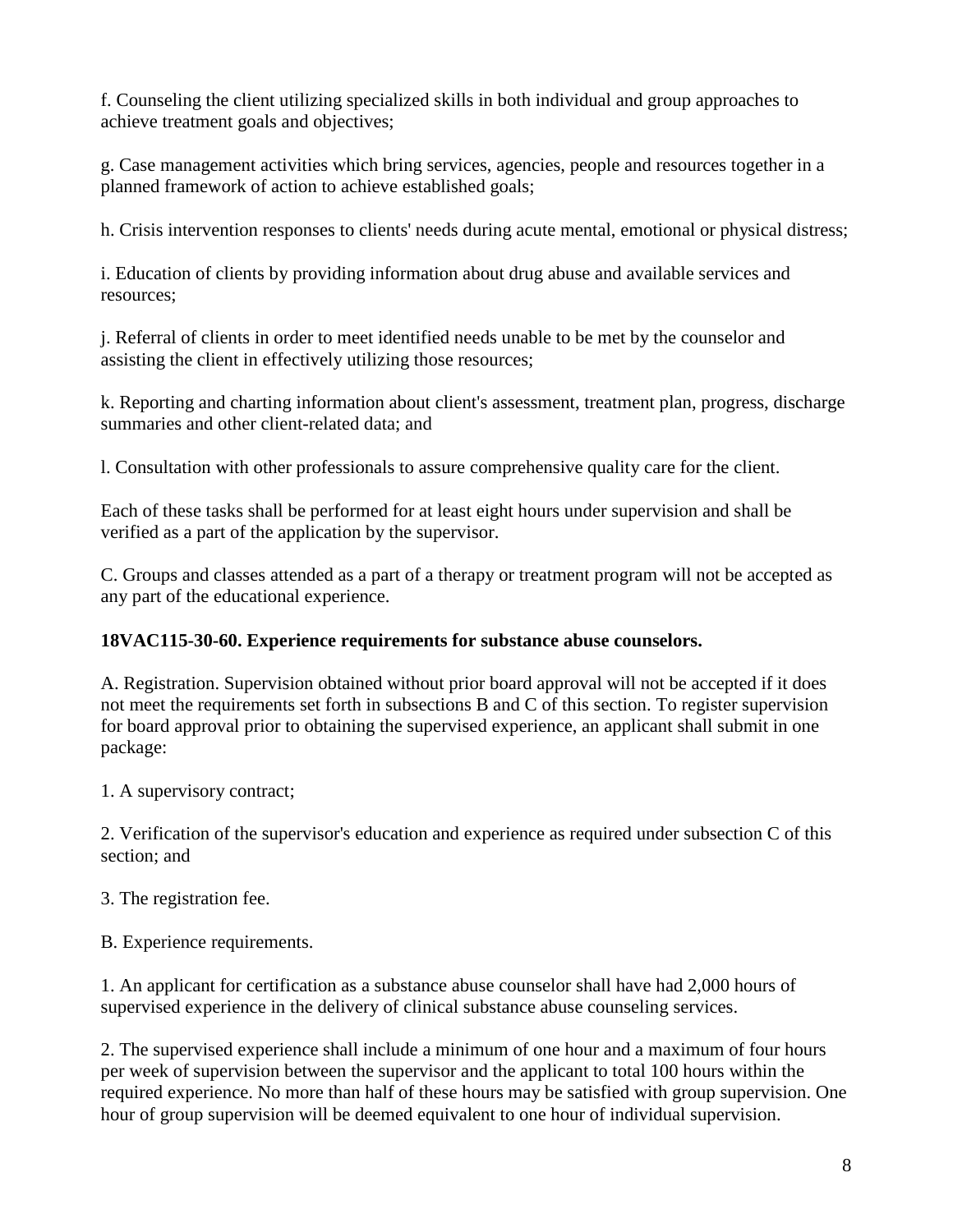3. Applicants must document successful completion of their supervised experience on the Verification of Supervision Form at the time of application.

C. Supervisor qualifications. A board-approved clinical supervisor shall be:

1. A licensed substance abuse treatment practitioner;

2, A licensed professional counselor, licensed clinical psychologist, licensed clinical social worker, licensed marriage and family therapist, medical doctor, or registered nurse, and possess either a board-recognized national certification in substance abuse counseling obtained by standards substantially equivalent to those set forth in this chapter, or a minimum of one year experience in substance abuse counseling and at least 100 hours of didactic training covering the areas outlined in 18VAC115-30-50 B 1 a through h; or

3. A substance abuse counselor certified by the Virginia Board of Counseling who has:

a. Board-recognized national certification in substance abuse counseling obtained by standards substantially equivalent to those set forth in this chapter; or

b. Two years experience as a Virginia board-certified substance abuse counselor.

D. Supervisory responsibilities.

1. Supervisors shall assume responsibility for the professional activities of the prospective applicants under their supervision.

2. Supervisors shall not provide supervision for activities for which prospective applicants have not had appropriate education.

3. Supervisors shall provide supervision only for those substance abuse counseling services which they are qualified to render.

4. At the time of formal application for certification, the board-approved supervisor shall document the applicant's total hours of supervision, length of work experience, competence in substance abuse counseling and any needs for additional supervision or training.

5. Supervision by any individual whose relationship to the supervisee compromises the objectivity of the supervisor is prohibited.

#### <span id="page-8-0"></span>**18VAC115-30-61. Prerequisites for certification by examination for substance abuse counseling assistant.**

A. A candidate for certification as a substance abuse counseling assistant shall meet all the requirements of this section, including passing the examination prescribed in 18VAC115-30-90.

B. Every applicant for examination for certification by the board shall:

1. Meet the educational requirements prescribed in 18VAC115-30-62; and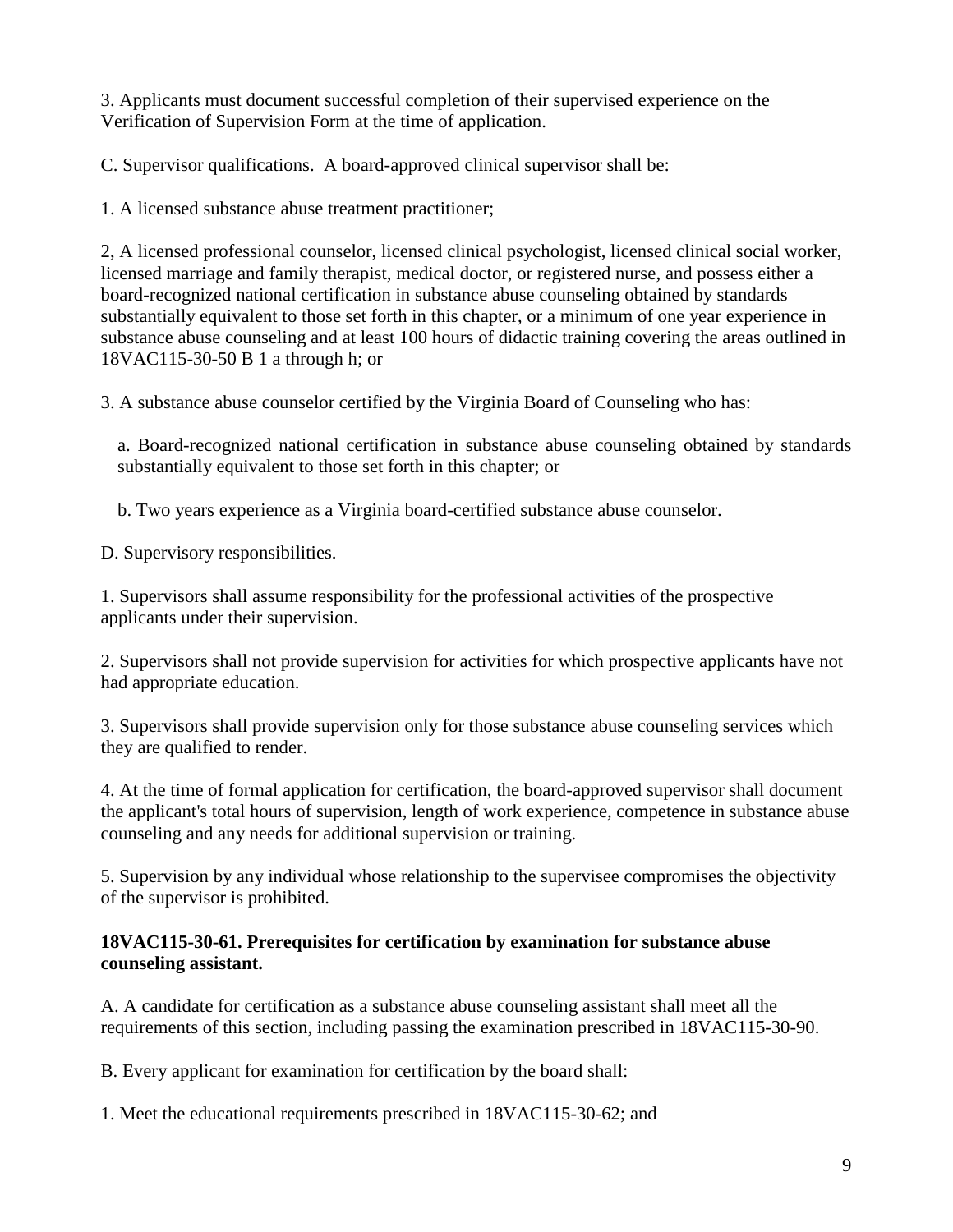2. Submit the following to the board within the time frame established by the board:

a. A completed application form;

b. Official transcript documenting attainment of a high school diploma or general education development (GED) certificate; and

c. The application processing and initial certification fee.

# <span id="page-9-0"></span>**18VAC115-30-62. Educational requirements for substance abuse counseling assistants.**

A. An applicant for certification as a substance abuse counseling assistant shall:

1. Have an official high school diploma or general educational development (GED) certificate; and

2. Have completed 300 clock hours of substance abuse education from one of the following programs:

a. An accredited university or college; or

b. Seminars and workshops approved by the board at the time of application. that meet the educational requirements specified in subsection B of this section and are offered or approved by one of the following:

- (1) The American Association of Marriage and Family Counselors and its state affiliates.
- (2) The American Association of Marriage and Family Therapists and its state affiliates.
- (3) The American Association of State Counseling Boards.
- (4) The American Counseling Association and its state and local affiliates.
- (5) The American Psychological Association and its state affiliates.
- (6) The Commission on Rehabilitation Counselor Certification.
- (7) NAADAC, The Association for Addiction Professionals and its state and local affiliates.
- (8) National Association of Social Workers.
- (9) National Board for Certified Counselors.
- (10) A national behavioral health organization or certification body.

(11) Individuals or organizations that have been approved as continuing competency sponsors by the American Association of State Counseling Boards or a counseling board in another state.

B. Substance abuse education.

1. The education will include 120 hours spent in receiving didactic training in substance abuse counseling. Each applicant shall have received a minimum of 10 clock hours in each of the following eight areas:

a. Understanding the dynamics of human behavior;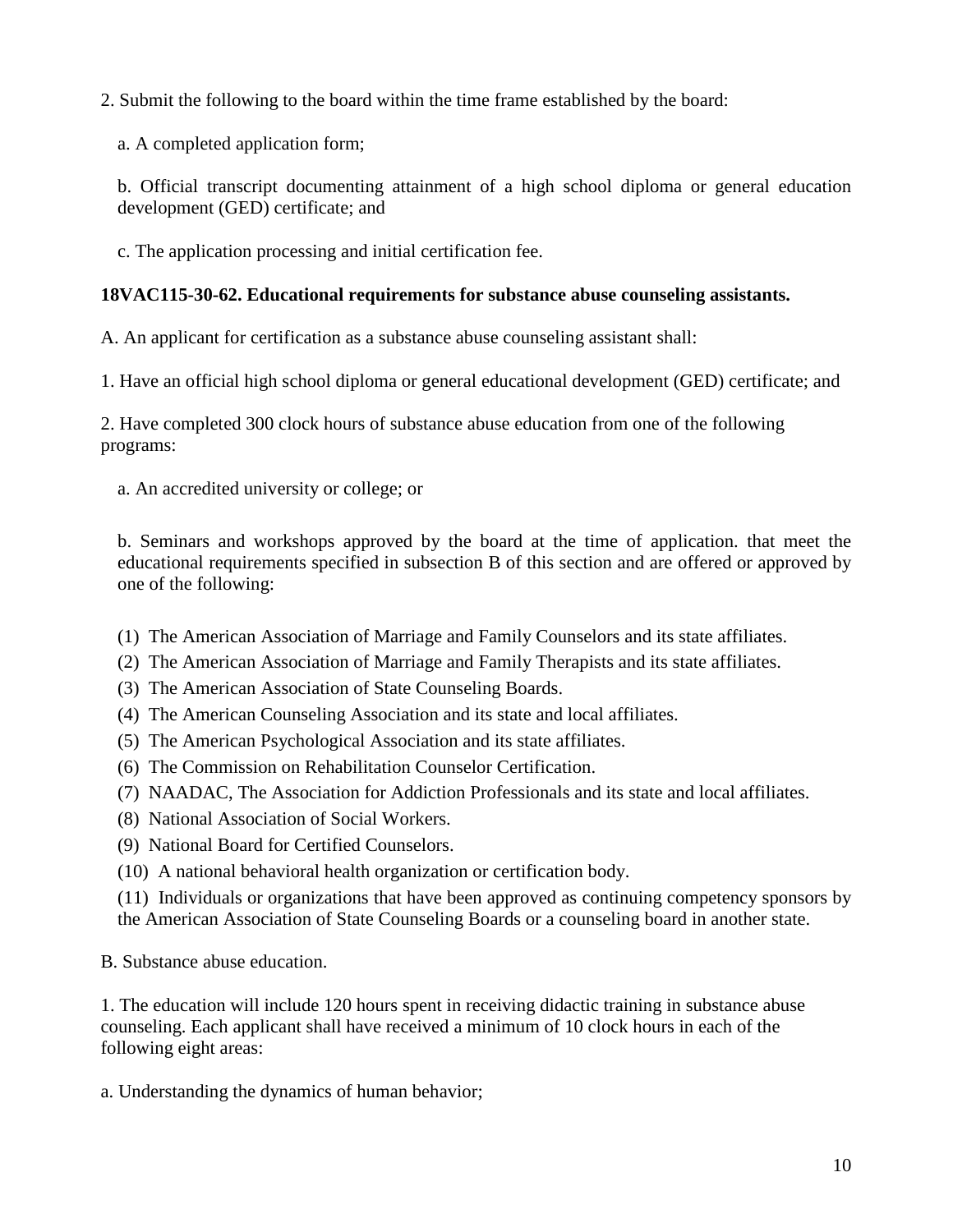b. Signs and symptoms of substance abuse;

c. Treatment approaches;

d. Case management skills and continuum of care;

e. Recovery process and relapse prevention methods;

f. Ethics;

g. Professional identity in the provision of substance abuse services; and

h. Crisis intervention.

2. The education shall include 180 hours of experience performing the following tasks with substance abuse clients while under supervision:

a. Screening clients and gathering information used in making the determination for the need for additional professional assistance;

b. Intake of clients by performing the administrative tasks necessary for admission to a program;

c. Orientation of new clients to program's rules, goals, procedures, services, costs and the rights of the client;

d. Assisting the client in identifying and ranking problems to be addressed, establish goals, and agree on treatment processes;

e. Implementation of a substance abuse treatment plan as directed by the supervisor;

f. Implementation of case management activities that bring services, agencies, people and resources together in a planned framework of action to achieve established goals;

g. Assistance in identifying appropriate crisis intervention responses to clients' needs during acute mental, emotional or physical distress;

h. Education of clients by providing information about drug abuse and available services and resources;

i. Facilitating the client's utilization of available support systems and community resources to meet needs identified in clinical valuation or treatment planning;

j. Reporting and charting information about client's treatment, progress, and other client-related data; and

k. Consultation with other professionals to assure comprehensive quality care for the client.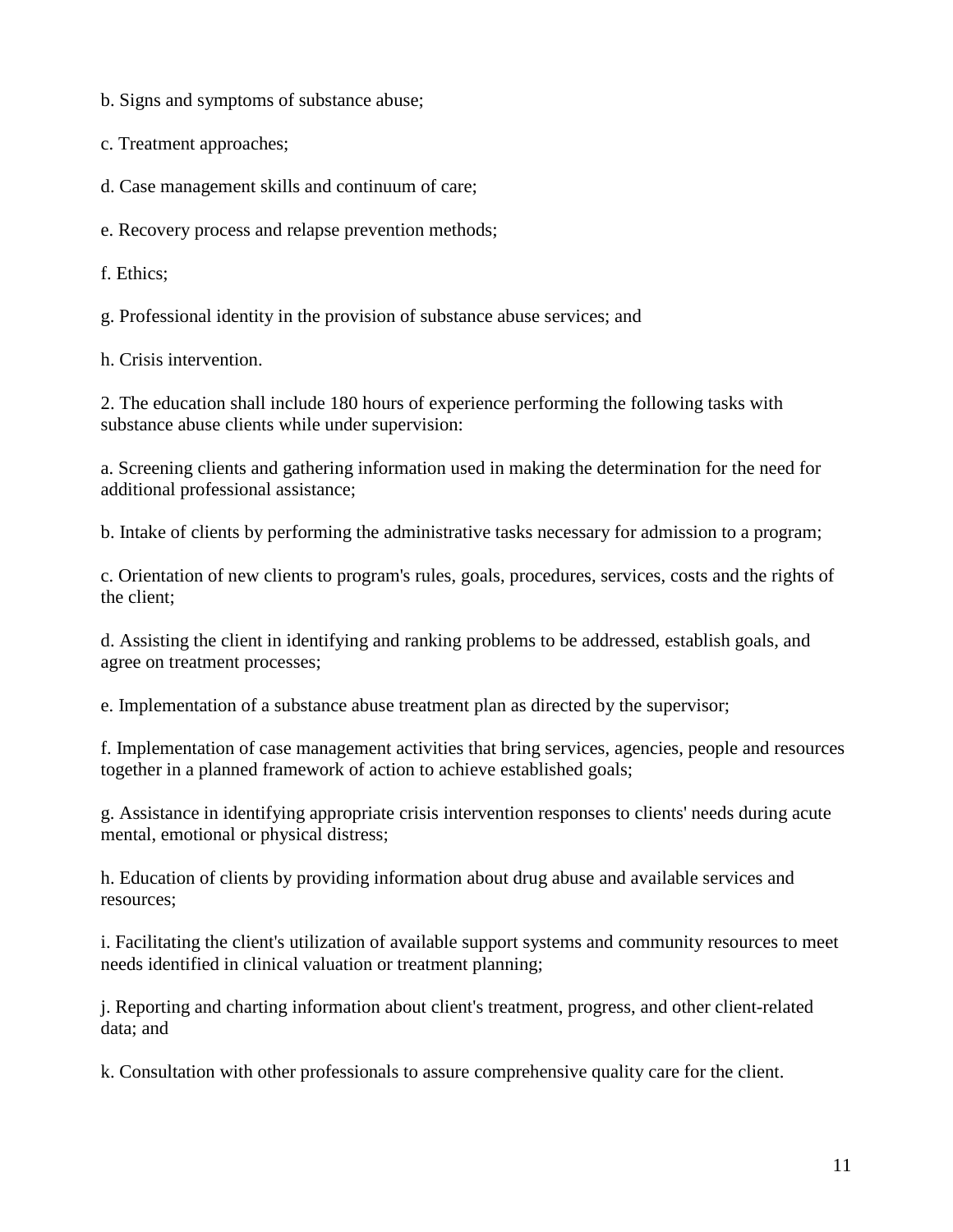Each of these tasks shall be performed for at least eight hours under supervision and shall be verified as a part of the application by the supervisor.

C. Groups and classes attended as a part of a therapy or treatment program shall not be accepted as any part of the educational experience.

## <span id="page-11-1"></span><span id="page-11-0"></span>**18VAC115-30-70. and 18VAC115-30-80. (Repealed.)**

# **Part III. Examinations.**

#### <span id="page-11-2"></span>**18VAC115-30-90. General examination requirements for substance abuse counselors and substance abuse counseling assistants.**

A. Every applicant for certification as a substance abuse counselor or substance abuse counseling assistant by examination shall pass a written examination approved by the board. The board shall determine the passing score on the examination.

B. Every applicant for certification by endorsement shall have passed an examination deemed by the board to be substantially equivalent to the Virginia examination.

#### <span id="page-11-4"></span><span id="page-11-3"></span>**18VAC115-30-100. (Repealed.)**

# **Part IV. Renewal and Reinstatement.**

#### <span id="page-11-5"></span>**18VAC115-30-110. Annual renewal of certificate.**

A. Every certificate issued by the board shall expire on June 30 of each year.

B. Along with the renewal form, the certified substance abuse counselor or certified substance abuse counseling assistant shall submit the renewal fee prescribed in 18VAC115-30-30.

C. Certified individuals shall notify the board of change of address within 60 days. Failure to receive a renewal notice and application forms shall not excuse the certified substance abuse counselor from the renewal requirement.

#### <span id="page-11-6"></span>**18VAC115-30-120. Reinstatement.**

A. A person whose certificate has expired may renew it within one year after its expiration date by paying the late renewal fee prescribed in 18VAC115-30-30 and the certification fee prescribed for the year the certificate was not renewed.

B. A person who fails to renew a certificate after one year or more shall apply for reinstatement, pay the reinstatement fee for a lapsed certificate and submit evidence of a minimum of 20 hours of substance abuse education that is consistent with course content specified in subsection B of 18VAC115-30-50 for substance abuse counselors and in 18VAC115-30-62 for substance abuse counseling assistants to demonstrate the continued ability to perform the functions within the scope of practice of the certificate.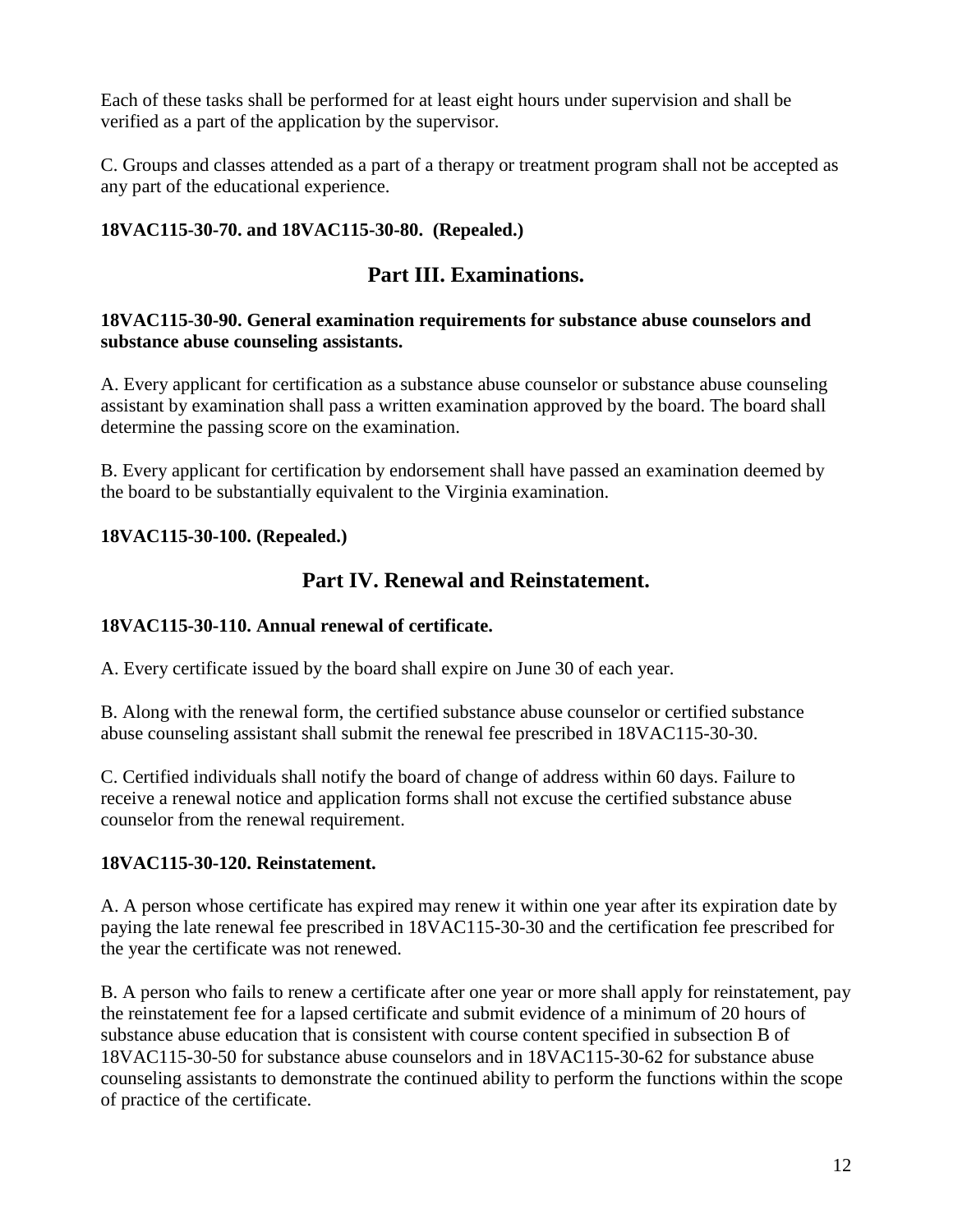#### <span id="page-12-1"></span><span id="page-12-0"></span>**18VAC115-30-130. (Repealed.)**

# **Part V. Standards of Practice; Disciplinary Actions; Reinstatement.**

#### <span id="page-12-2"></span>**18VAC115-30-140. Standards of practice.**

A. The protection of the public health, safety, and welfare and the best interest of the public shall be the primary guide in determining the appropriate professional conduct of all persons whose activities are regulated by the board.

B. Persons certified by the board shall:

1. Practice in a manner that is in the best interest of the public and does not endanger the public health, safety, or welfare.

2. Be able to justify all services rendered to clients as necessary for diagnostic or therapeutic purposes.

3. Practice only within the competency area for which they are qualified by training or experience.

4. Report to the board known or suspected violations of the laws and regulations governing the practice of certified substance abuse counselors or certified substance abuse counseling assistants.

5. Neither accept nor give commissions, rebates, or other forms of remuneration for referral of clients for professional services.

6. Disclose counseling records to others only in accordance with the requirements of state and federal statutes and regulations, including, but not limited to §§32.1-127.1:03 (Patient Health Records Privacy Act), 2.2-3704 (Virginia Freedom of Information Act), and 54.1-2400.1 (Mental Health Service Providers; Duty to Protect Third Parties; Immunity) of the Code of Virginia; 42 USC §290dd-2 (Confidentiality of Drug and Alcohol Treatment Records); and 42 CFR Part 2 (Alcohol and Drug Abuse Patient Records and Regulations).

7. Not engage in dual relationships with clients, former clients, supervisees and supervisors that are harmful to the client's or supervisee's well being, or which would impair the substance abuse counselor's, substance abuse counseling assistant's or supervisor's objectivity and professional judgment, or increase the risk of client or supervisee exploitation. This prohibition includes, but is not limited to, such activities as counseling close friends, former sexual partners, employees or relatives; or engaging in business relationships with clients.

Engaging in sexual intimacies with current clients or supervisees is strictly prohibited. For at least five years after cessation or termination of professional services, certified substance abuse counselors and certified substance abuse counseling assistants shall not engage in sexual intimacies with a client or those included in collateral therapeutic services. Since sexual or romantic relationships are potentially exploitative, certified substance abuse counselors and certified substance abuse counseling assistants shall bear the burden of demonstrating that there has been no exploitation. A client's consent to, initiation of or participation in sexual behavior or involvement